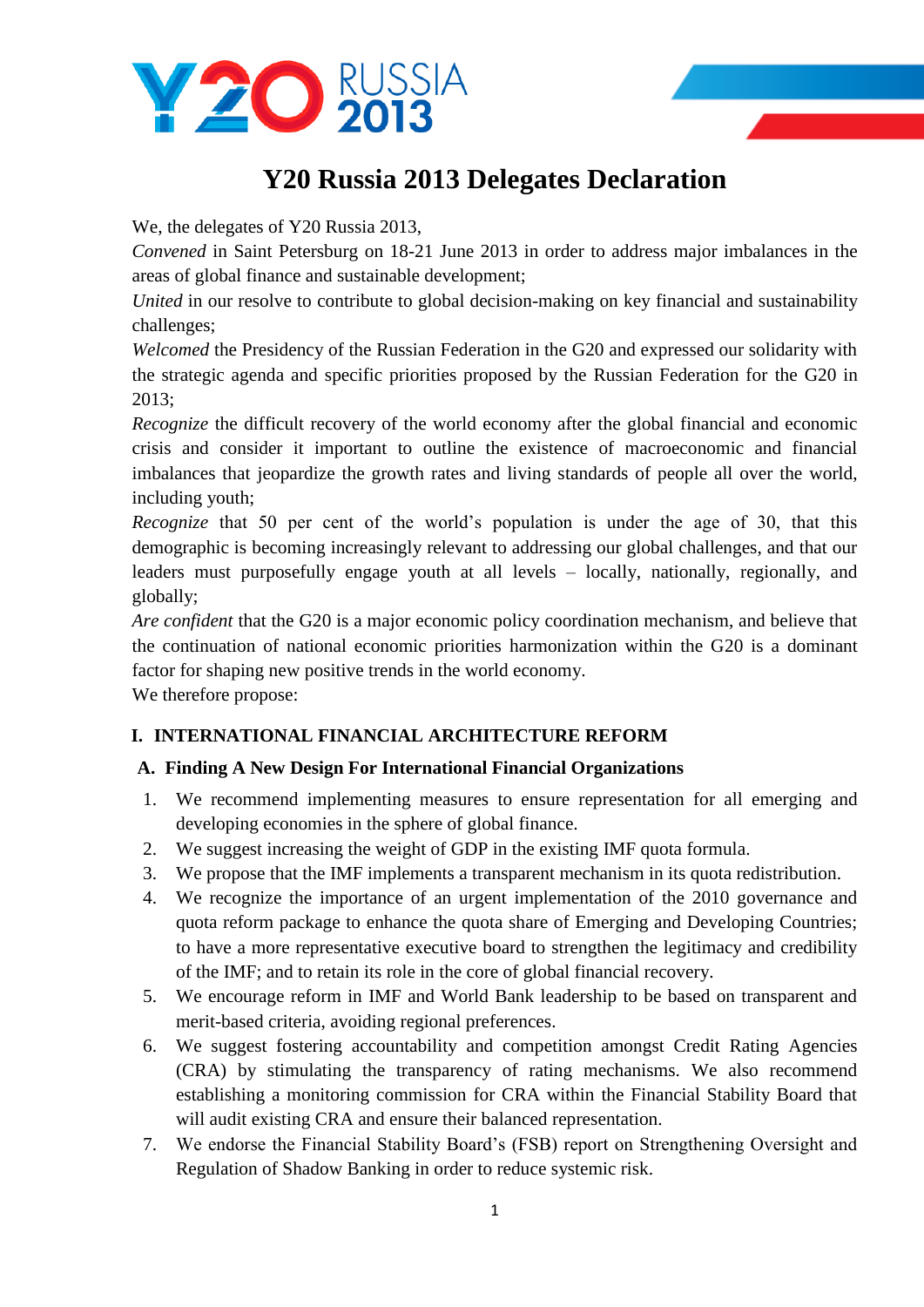## **B. Strengthening Financial Regulation**

- 1. We recognize the harm caused by tax havens through the erosion of other country's fiscal bases. Appropriate policy tools need to be implemented in a timely manner to address and coordinate this issue at a global level. We strongly recommend: (a) imposing a tax on cash flows directly connected with tax havens; (b) encouraging countries to systematically exchange financial and fiscal information; and (c) closing tax loopholes exercised by third party countries.
- 2. We are committed to the complete implementation of Basel III standards by the year 2019. We welcome the work of the FSB to foster the implementation of Basel III standards. In the meantime, the FSB should have a clear mandate to enforce this implementation, in adherence with the timeline established by the Bank of International Settlements. These institutional decisions would require full transparency and cooperation from all nations concerned.
- 3. We recognize the urgency in combating illegal financial activities such as money laundering and tax evasion. Therefore we recommend establishing a protocol focused on compiling and sharing financial intelligence, which would enable national taskforces to cooperate internationally. This effort should leverage existing initiatives like the Financial Action Task-Force of the OECD.

## **C.** *Reforming International Capital Markets*

- 1. Regarding derivatives, we propose that all G20 nations implement a mark-to-market valuation of underlying assets on a daily basis, which should be applied for the pricing of collateral.
- 2. For the purposes of further international Public Private Partnerships (PPP) financing development*,* we recommend establishing a network that focuses on infrastructure between existing development banks. We propose providing mechanisms for direct debiting of PPP projects and use of the "earn out scheme" and "put/call rights plans."
- 3. A centralized, comprehensive, open and voluntary online database of PPP projects should be maintained in order to create transparency.
- 4. We call for entrepreneurs to be given financial support via alternate sources of financing e.g. crowdfunding. We recommend that crowdfunding repayments be based on a share of future profits as opposed to being based on interest rates. Future profits should be capped at a rate to be determined.

#### **D. Regulating Government Borrowings And Monetary Policy**

- 1. With regard to each nation's sovereignty, we recommend that the G20 countries strive towards fiscal sustainability and take into account country-specific factors. We suggest that the G20 countries set transparent budget performance targets.
- 2. We suggest that some sessions of the Think 20 could be dedicated to regulating government borrowings and monetary policy.
- 3. We encourage G20 leaders to address the incompatibility between debt restructuring processes and the action of vulture funds.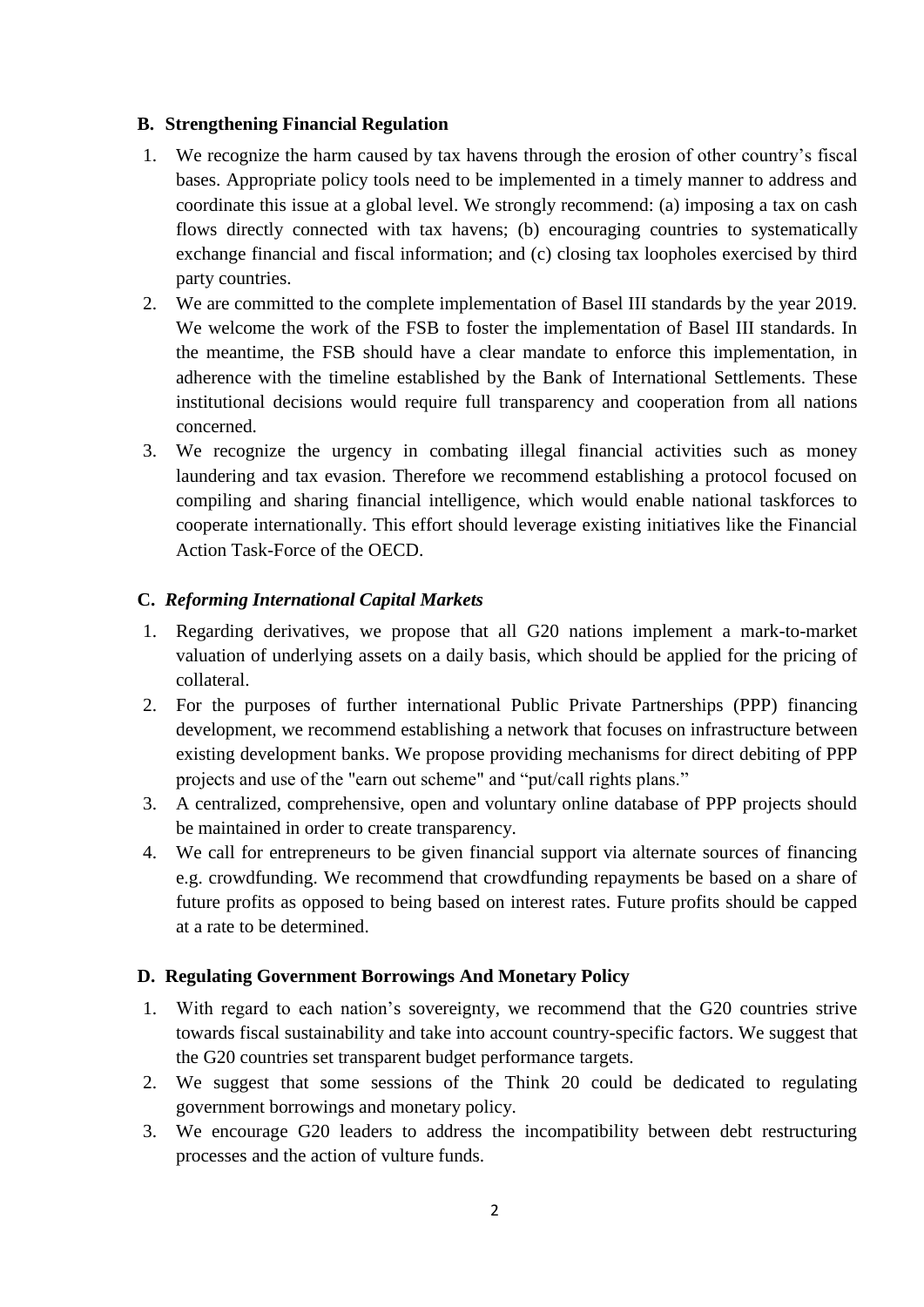4. We reiterate the commitment of previous G20 summits to foster market mechanisms to set up exchange rates.

## **II. SUSTAINABLE DEVELOPMENT**

## **A. Social Policy Optimization**

- 1. In order to engage youth, we emphasize the importance of strengthening primary and secondary education for sustainable development e.g. environmental, social, and economic pillars to shape a sustainable future.
- 2. We suggest enhancing practical and employable skills to match the requirements of the modern labor market by stimulating industry-specific training, including digital and language skills.
- 3. We recommend that education, employment and vocational training programs, such as the subsidization of training and entry-level wages, be implemented and supported by public, private and civil society institutions. We support the implementation of dual-education schemes in order to increase the role of the private sector in the development of education policy; to minimize the current skills gap between existing and employable skills; and to reduce long-term youth unemployment.
- 4. We recommend establishing a unified G20 countries job vacancies database for youth *and*  promoting youth mobility. In order to stimulate youth self-employment we propose empowering and supporting youth entrepreneurship by supporting Small and Medium Enterprises (SME) through soft loans and mentoring.
- 5. We support implementing basic financial education and entrepreneurship courses in schools and actualizing financial literacy standards. We recommend that financial institutions establish educational departments.
- 6. We encourage international cooperation in healthcare through knowledge-exchange processes and working abroad programs in order to improve the quality of healthcare systems and the professional experience of medical professionals.
- 7. We support the implementation of governmental conditional cash transfer programs in order to provide livelihood sources and better living standards for the purpose of extreme poverty eradication.

#### **B. Energy Efficiency**

- 1. We welcome a global consensus to strengthen a Post-Kyoto protocol framework to reduce carbon emissions which will reflect regional circumstances.
- 2. We recommend that G20 governments consider the implementation of a national progressive tax for carbon emissions based on a percentage of individual weighted system of indicators. Carbon tax is not going to harm free trade relations. Further, we suggest that nations consider providing lower taxation levels once investment targets for sustainable development have been met.
- 3. We propose using direct debiting mechanisms on existing accounts as well as funding through securitizing Green bonds and using Exchange Futures for Physicals mechanisms on the national level.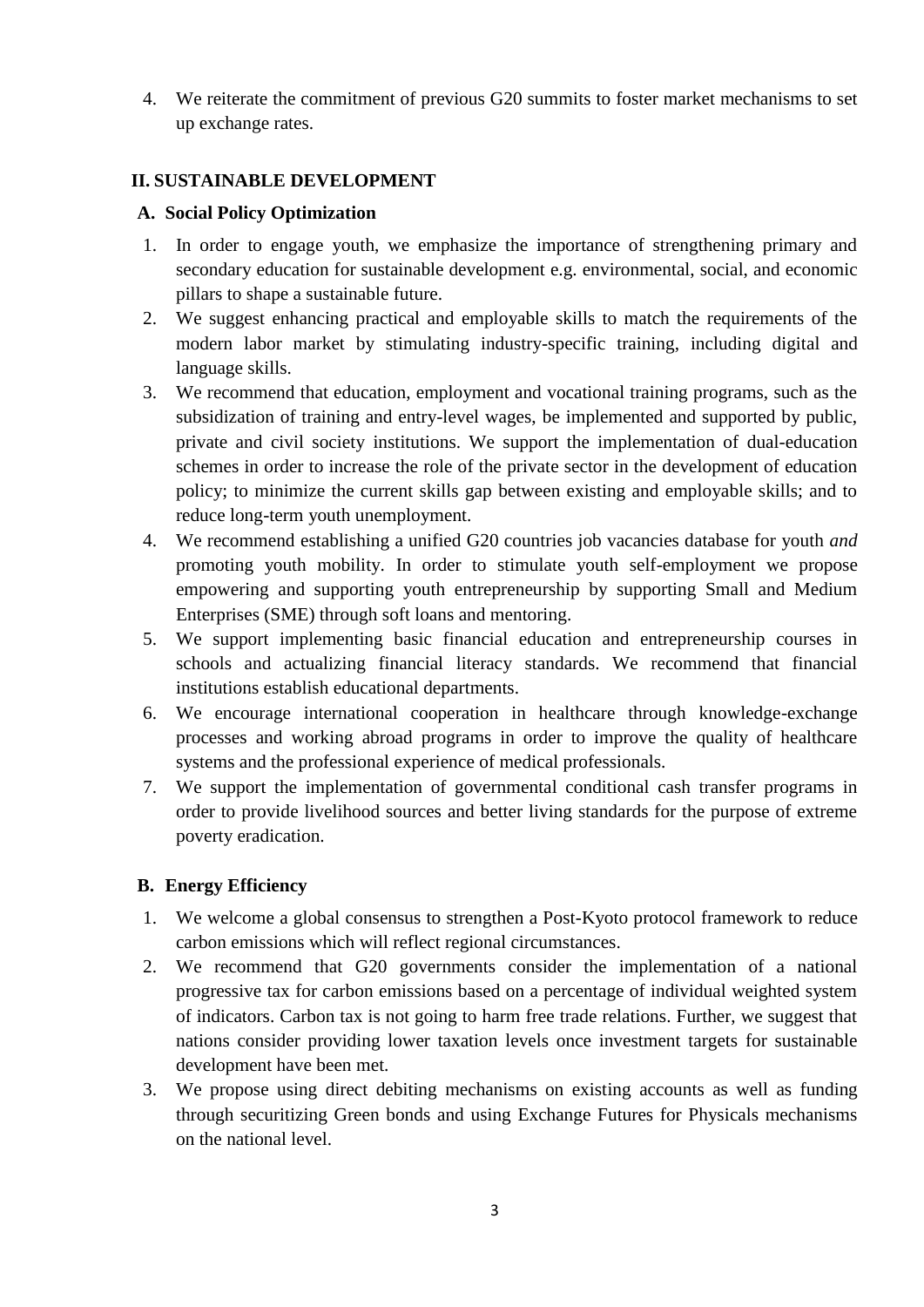- 4. Funding for decarbonization, implementation of infrastructure and legal technology transfer can be provided by the Green Climate Fund. This Fund would in turn be financed by the national progressive tax on carbon emissions.
- 5. We encourage the public sector to support the development of sustainable projects through public procurement and catalytic projects. We urge G20 leaders to foster public and private sector investments in energy efficient infrastructures.
- 6. We suggest establishing renewable energy research centers and G20 student and scholar exchange programs with government financial support.
- 7. We recommend the creation of regional partnerships linking national energy markets in order to enhance cost-effective energy efficiency.
- 8. With regard to energy price stability, we suggest improving regulatory oversight of energy markets to promote transparency and tackle price volatility.
- 9. We recommend that G20 leaders promote energy efficiency as a key priority in order to reduce impacts on the environment while preserving economic growth and competitiveness.
- 10. We recommend standardizing the measurement of energy efficiency according to best practices set by international institutions.
- 11. In order to ensure nuclear energy safety, we affirm the endorsement of International Atomic Energy Agency safety standards.

## **C. Infrastructure Development**

- 1. We encourage G20 countries to establish implementation standards for innovative PPP and consider country-specific circumstances with regards to transparency, monitoring and evaluation. We recognize the important role of governments in viability gap funding for private players.
- 2. G20 countries should actively promote risk mitigation mechanisms and appropriate incentives in order to strengthen investor confidence in PPP projects.
- 3. We support increased involvement of development banks that leverage local and international expertise in the financing of infrastructure projects.
- 4. We recommend the use of national oversight bodies to co-ordinate the development of long-term infrastructure projects that cut across political cycles and to promote the use of open government in making policy and investment decisions.
- 5. G20 Leaders should encourage cities to develop sustainable urban planning policies using methods that can be implemented widely and timely.

## **D. Food Security and Environmental Protection**

- 1. We recommend international cooperation in cross-sector research and development, legal technology transfer, microfinance and infrastructure development aimed at the reinforcement agricultural businesses and the diversification of economies.
- 2. We encourage the utilization of degraded land and sustainable land management in order to avoid deforestation and to facilitate the development of agriculture and other plantation.
- 3. We support the implementation of large-scale programs and technical visits between G20 countries specifically geared towards improving food, agriculture and agro-processing sector technology and facilitating the understanding of international best practices.